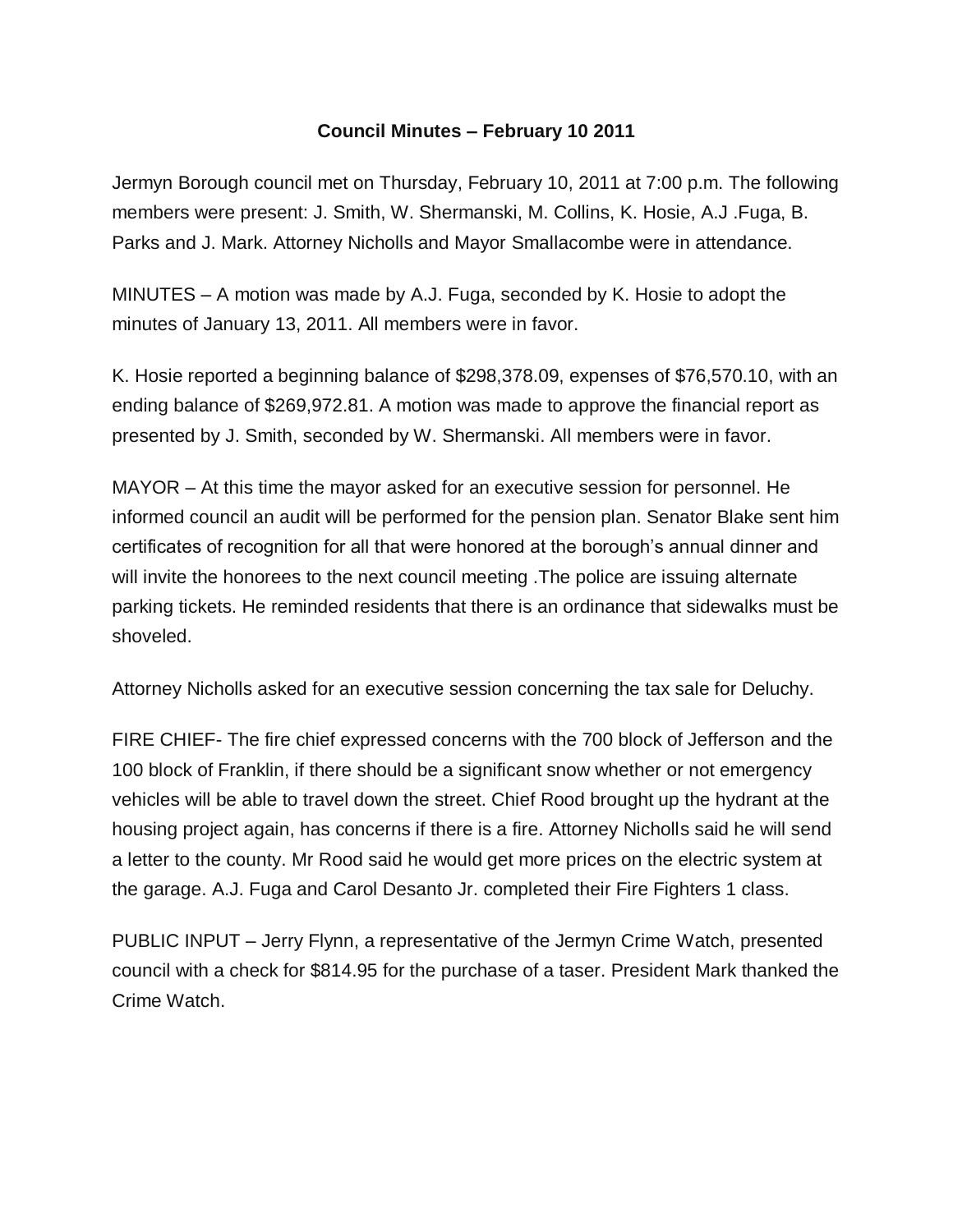Mrs. McGraw, Washington Avenue, asked if anything has been done with the stormwater problem in the 300 block of Washington Avenue. J. Mark said we have not heard anything from the borough of Archbald about setting up a meeting.

FINANCE – A motion was made by K. Hosie seconded by W. Shermanski to pay the invoices in the amount of \$11680.55. All members were in favor.

Northeast Signal – A motion was made by K. Hosie seconded by M. Collins to pay an invoice for Northeast Signal in the amount of \$212.50. All members were in favor.

DCED AUDIT – A motion was made by K. Hosie seconded by A.J. Fuga to have Brian Kelly perform the annual DCED audit in the amount of \$3500.00. All members were in favor.

Mayor Smallacombe informed Council there will be a program about Edgerton at St. Michaels Hall on March 3 from 6 to 8.

It was decided the March work session will be on March 4 at 10.00.

NEW BUSINESS – Mr. Parks asked if any one had any ideas for this years Community development grant. He reminded Council that we have to qualify.

K.Hosie said the banking of sick time will be discussed at the next work session.

HUMANE SOCIETY – A motion was made by K. Hosie seconded by J. Smith to donate \$500.00 to the humane society. All members were in favor.

TASER POLICY – A motion was made by J. Smith seconded by K. Hosie to accept the taser policy for the police department. All members were in favor.

JUVENILE CUSTODY POLICY – A motion was made by K. Hosie seconded by A.J. Fuga to adopt the juvenile custody police for the police department. All members were in favor.

Council went into executive session, council reconvened from executive session.